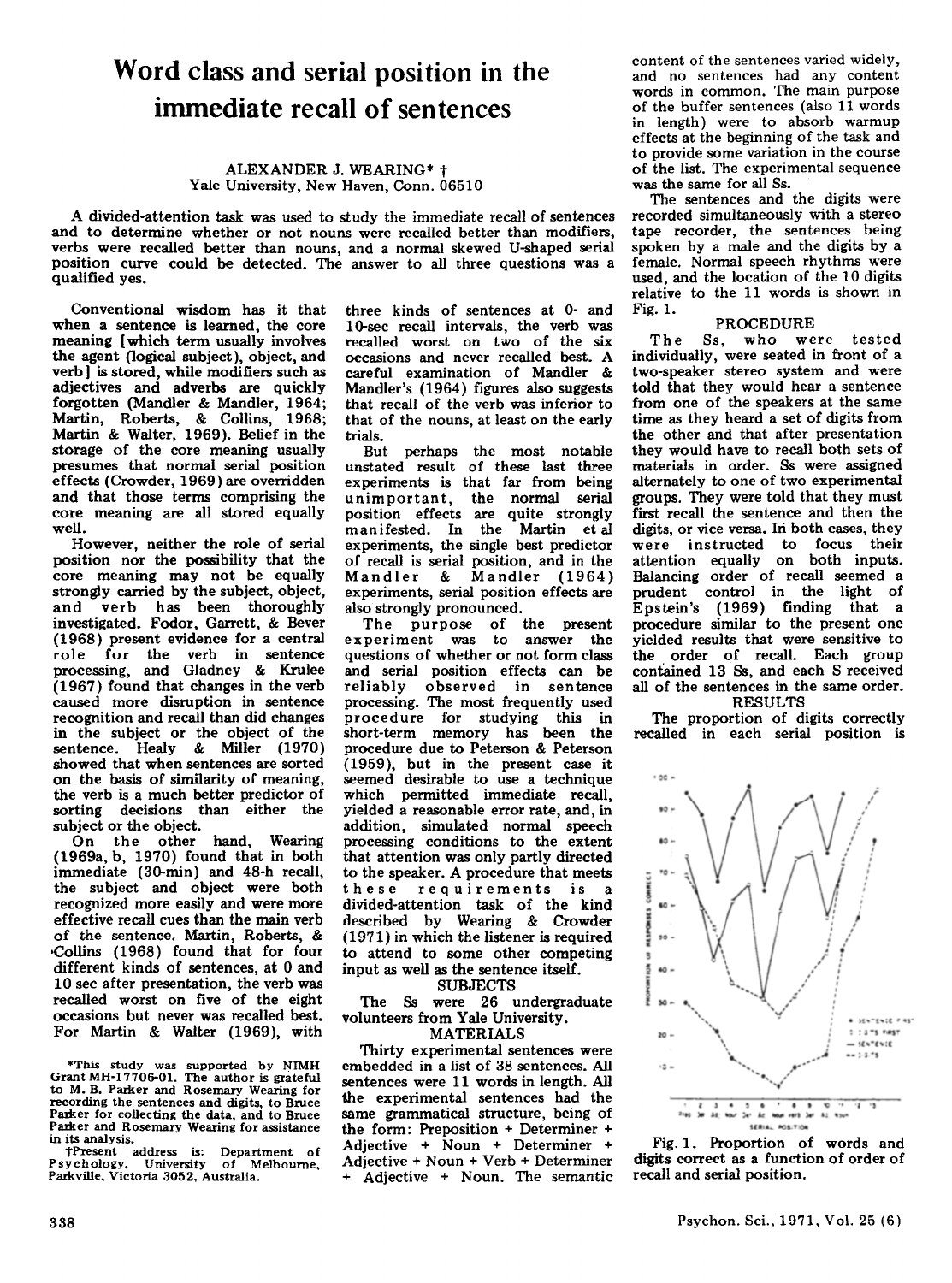Table 1

Correlations (With Regard to Correctness of Recall) Between Successive Words in the Sentences for the Digits Recalled First and Sentences Recalled First Groups Separately

| Preposition    | Form Class |      |                                                   |     |              |            |     |     |     |      |
|----------------|------------|------|---------------------------------------------------|-----|--------------|------------|-----|-----|-----|------|
|                |            |      | Det. Adj. Noun Det. Adj. Noun Verb Det. Adj. Noun |     |              |            |     |     |     |      |
| Sentence First | . 20       | - 50 | . 29                                              |     | $.21 \t .24$ | $\cdot$ 27 | .10 | .22 | .07 | - 35 |
| Digits First   | .58.       | .51  | .52                                               | .38 | .39          | .26        | .14 | .50 | 42  | .45  |

shown in Fig. 1. Recall of digits was better when the digits were recalled first,  $F(1,24) = 70.34$ ,  $p < .01$ , and the overall effect of serial position was also highly significant  $[F(9,216) = 80.21, p < .01].$ 

The corresponding recall curves for the sentences are also shown in Fig. 1. Sentences were recalled better if they were recalled first,  $F(1,24) = 27.80$ , p < .01. There were no significant interactions between sentences and digits at recall.

The presence of a serial position effect and the relative goodness of recall of the' nouns, on the one hand, and their modifiers, on the other, were tested with orthogonal planned comparisons. From Fig. 1 it can be seen that there were three adjective-noun pairs in each sentence. Overall, the recall of nouns was superior to that of adjectives,  $F(1,264) = 9.10, p < .01.$  A skewed U-shaped function rather than a straight line was found to link the three successive adjective-noun pairs, in that recall of the second adjective-noun pair was inferior to both the first and the third pair,  $F(1,264) = 5.36$ ,  $p < .025$ . It may be noted that such a U-shaped function is characteristic of lists of unrelated items.

Because of this evidence of a serial position effect, it becomes somewhat difficult to answer the question about whether the verb or the nouns were recalled better. However, when a local comparison was made between the verb and the immediately preceding word (which is a noun), it was found that the recall of the verb was superior,  $t(24) = 3.06$ ,  $p < .01$ .

There is a small, but significant, trade-off between the digits and the corresponding words in the sentence. The median correlation between the 16 word-digit pairs which were temporarily adjacent at presentation (with regard to correctness of recall) was  $-0.03$ , the range was from  $-0.20$ to 0.06, and, since 13 of the 16 correlations were negative, it is apparent that a digit tended to be remembered at the expense of a word (or vice versa) when they arrived simultaneously.

Besides the correlation between recal! scores of adjacent words and digits, it is of interest to consider the correlation between the recall performances of the adjacent words, that is, the extent to which recall of one particular word in a sentence is predictive of the immediately following word.

The correlation between the recall of successive words in the sentence is shown in Table 1. Although the correlations are attenuated by a ceiling effect when the sentences are recalled first, it can be seen that the sentence chunks into two parts, corresponding to the traditional distinction between the subject and predicate.

### DISCUSSION

The present results both demonstrate the usefulness of the divided-attention technique and also confirm previous work in finding that the nouns and verb were recalled better than the modifiers. However, the recall of any particular content word depended not only on whether or not it was a modifier, but also on its position in the sentence and whether or not it was a noun or a verb. The skewed U-function characterisitc of the recall of unrelated items (Crowder, 1969) emerged in these results (when word class was controlled), even though it was modified by the linguistic relationships in the word strings. (For example, all adjectives were recalled better than all nouns regardless of their positions in the sentence.) Apart from the fact that the interpretation of word-class studies must now apparently take into account serial position effects, it is worth noting that natural language does, in fact, behave as if the ends of sentences were more important than the middle; for example, the effect of the passive transformation is to give special emphasis to the logical object of a sentence by shifting it to the first serial position.

Although the divided attention technique proved useful in the present experiment, it should be noted that Wearing & Crowder's (1971) finding that the pattern of digit recall reflected the linguistic structure of the sentence was *not* replicated. The serial position curve for digits is apparently independent of sentence structure. Since one of Wearing and Crowder's intentions was to devise a technique that would be sensitive to variations in linguistic structure, the present finding places a severe qualification upon their conclusions.

One feature of the findings which may seem a trifle unexpected is the high level of recall for function words. The reason for this is artifactual and results from the standardized sentence frame that was employed.

In five out of six cases, the verb was recalled better than were the nouns (see Fig. 1), and the exception may be a special case because it was the final word in the words recalled in the first condition and so may have been read directly out of primary memory. When compared with the immediately preceding noun, the recall of the verb is superior, a result which confirms those of Gladney & Krulee (1967) and Fodor et al (1968) [Martin et al (1968) and Martin & Walter (1969) are difficult to weigh in this matter because of the serial position effects in their data], but not those of Wearing (1969a, b, 1970). If it is actually the case that the verb is recalled well from short-term memory but not from long-term memory, then we have raised something of a problem for conventional theories of memory for sentences, which are mainly of the core meaning kind. The possibility that those aspects of a sentence which are important for its understanding may be less important for storage had been considered by Bregman & Stras berg (1968), who have distinguished empirically between what they caJJ the *transmission code*  and the *semantic message.* The present results provide some support for their theoretical distinction\_

Although opinion is unanimous that modifiers are more poorly remembered than are other content words, the presumed fact is a little puzzling, since it seems reasonable to suppose that there should be occasions when such a finding does not hold. Consider, for example, the sentence, *The good man strode toward the helpless child,* and a contrasting sentence that differs only in one word, *The evil man strode toward the child.*  A single modifier crucially affects the meaning of the whole sentence, and in order to remember the meaning of the sentence, one would surely have to remember the adjective which modi fies *man.* 

The possibility (which received some support in this study) that sentences are remembered in chunks that correspond to grammatical classes indicates that when the other above findings are also considered, the immediate recall of words in sentences is complexly determined by grammatical word class and serial position, as well as the clausal structure of the sentence.

#### REFERENCES

BREGMAN, A. S., & STRASBERG, R.